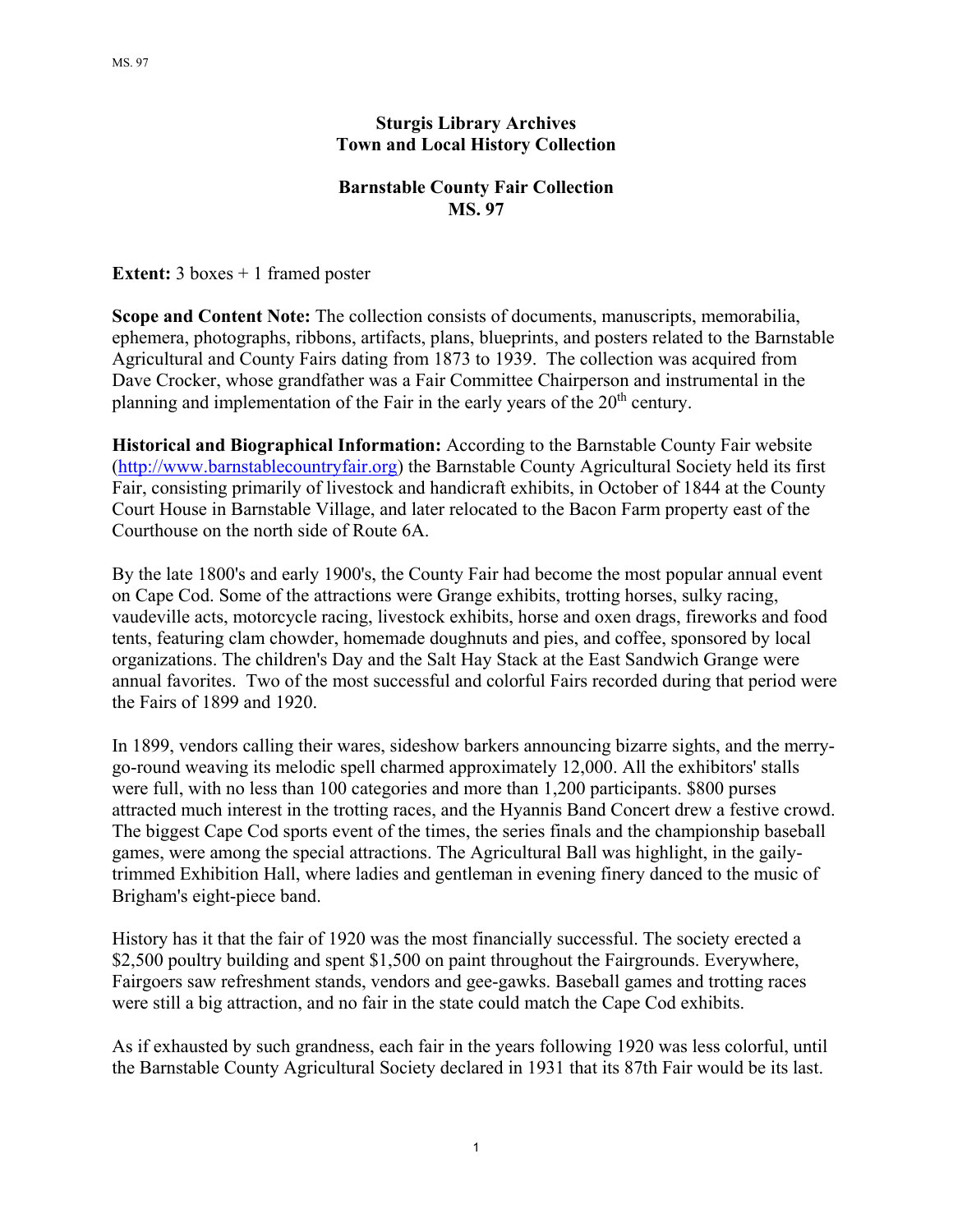In 1932, the "40 and 8" of the American Legion attempted to continue the tradition. They were able to recreate many of the old-time fair features, but notably absent were the horse show, the dog show, the livestock and handiworks exhibits-all County Fair mainstays. An eclipse that year brought an estimated 100,000 cars to Cape Cod, however, gaining an unexpected boost to Fair attendance.

In 1939, another attempt was made to revive the Fair, for a Tercentennial celebration. Mayor Dart from Barnstaple, England, presided over the event. This was the last year that the Fair was held in Barnstable Village, and they pulled out all the stops to recreate the Fair in its glory days. In the years to follow, until World War II, the Fairgrounds were used for circuses and rodeos.

After the Second World War numerous attempts were made to revive the Fair, first in a location in Marstons Mills. In 1973 land in Falmouth on the site of the Chesterbrook School was purchased, and the Fair has been held in that location ever since.

**Related Material:** The Sturgis Library has copies of the Fair Bulletins 1905-1931 and 1971 in the Lothrop collection: LOTHROP REF 394.6 BAR.

**Access:** Unrestricted. Credit Sturgis Library archives for publication.

**Acquisition:** Purchased from Dave Crocker, 2010.

**Processed by:** Lucy Loomis, August 2010.

**Contents:** See following pages.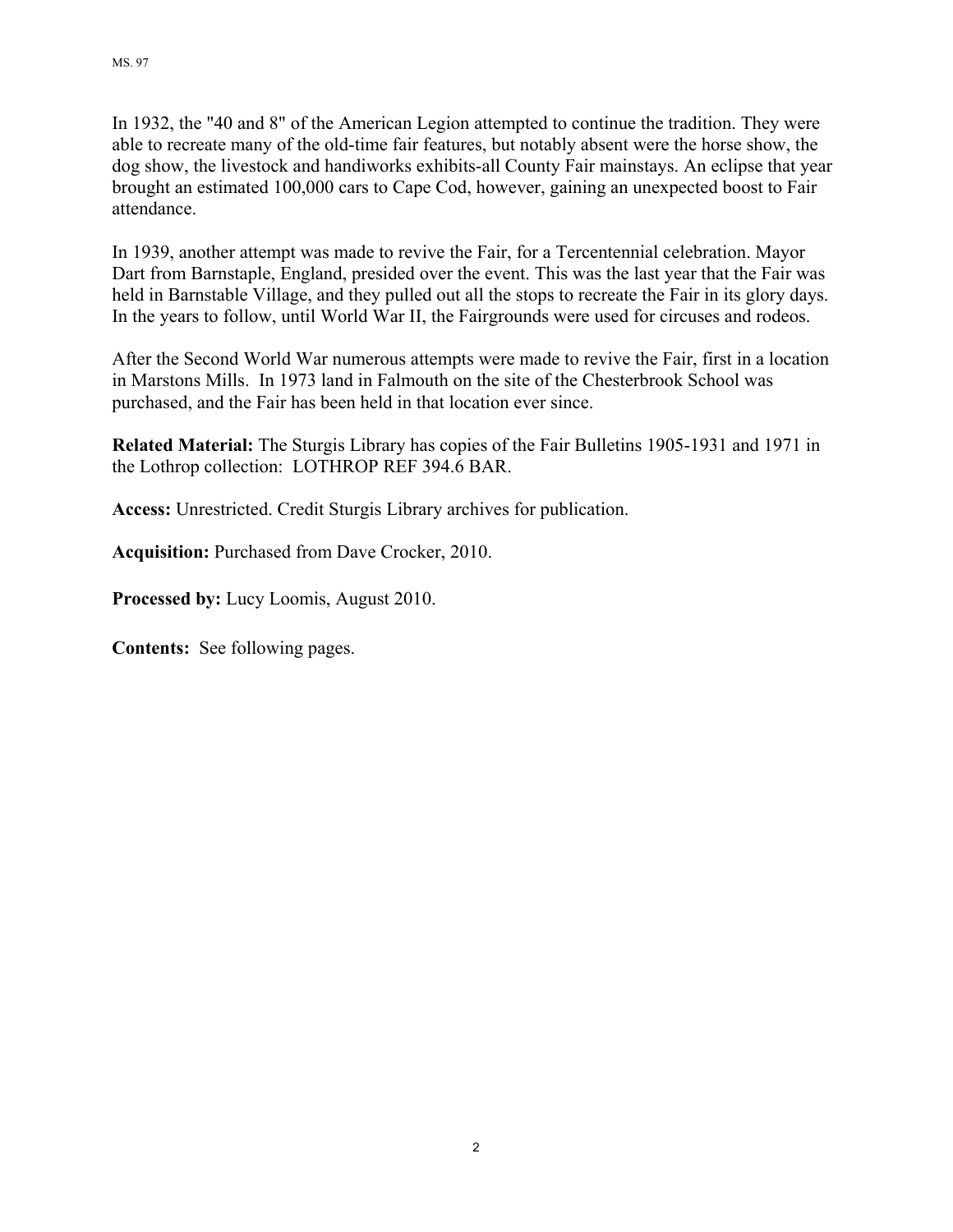## **Contents:**

| Framed poster,<br>standing against<br>wall in vault |        | Horse Show, Barnstable Fair<br>Wednesday & Thursday, August 30-31 [1916?]                                                                                                                                                                                                                                                                                                                                                                                                                                                                                                                                                                                                                                                                                                    |
|-----------------------------------------------------|--------|------------------------------------------------------------------------------------------------------------------------------------------------------------------------------------------------------------------------------------------------------------------------------------------------------------------------------------------------------------------------------------------------------------------------------------------------------------------------------------------------------------------------------------------------------------------------------------------------------------------------------------------------------------------------------------------------------------------------------------------------------------------------------|
|                                                     |        |                                                                                                                                                                                                                                                                                                                                                                                                                                                                                                                                                                                                                                                                                                                                                                              |
| Box 1                                               | Fldr 1 | 5 photocopied newspaper articles<br>1939 Exhibit of firefighting apparatus<br>1980-81 Fire destroys original fair building and $2nd$ fire damages<br>newly renovated building                                                                                                                                                                                                                                                                                                                                                                                                                                                                                                                                                                                                |
|                                                     | Fldr 2 | Images & Photographs : Includes images of fairgrounds, buildings, horse<br>races, baseball games, tents, carriages, fire apparatus, grandstands, people,<br>exhibits, and 1980/81 fires<br>A. Images circa 1880s-1920s [20 items]<br>B. Images 1939/40 [10 items]<br>C. Images 1980-81 [4 items]<br>D. Barnstable County Fair video (DVD) 1939 by Eliot Robinson                                                                                                                                                                                                                                                                                                                                                                                                             |
|                                                     | Fldr 3 | Agricultural Hall/Fairgrounds Programs & Publications 1873-1939<br>[14 items] including:<br>Transactions of the Barnstable County Agricultural Society 1873<br>Packet of handbills for plays & entertainment at the Agricultural Hall<br>٠<br>as well as halls in Cotuit, Falmouth, Woods Holl [sic], Centerville, &<br>Chatham<br>Playbills (2) for A Scrap of Paper – a Theatrical Entertainment, $1885$<br>Playbills (2) for A Tableaux of <i>Idylls of the King</i> , 1885<br>Fair Bulletin, 1931<br>$\bullet$<br>Tercentenary Pet Show flier, 1939<br>$\bullet$<br>Official Fair Program (2), 1939<br>$\bullet$<br>Tercentenary Flower Show flier, 1939<br>$\bullet$<br>Track and Field Meet flier, 1939<br>$\bullet$<br>Barnstable County Fair History, 1844-1988<br>٠ |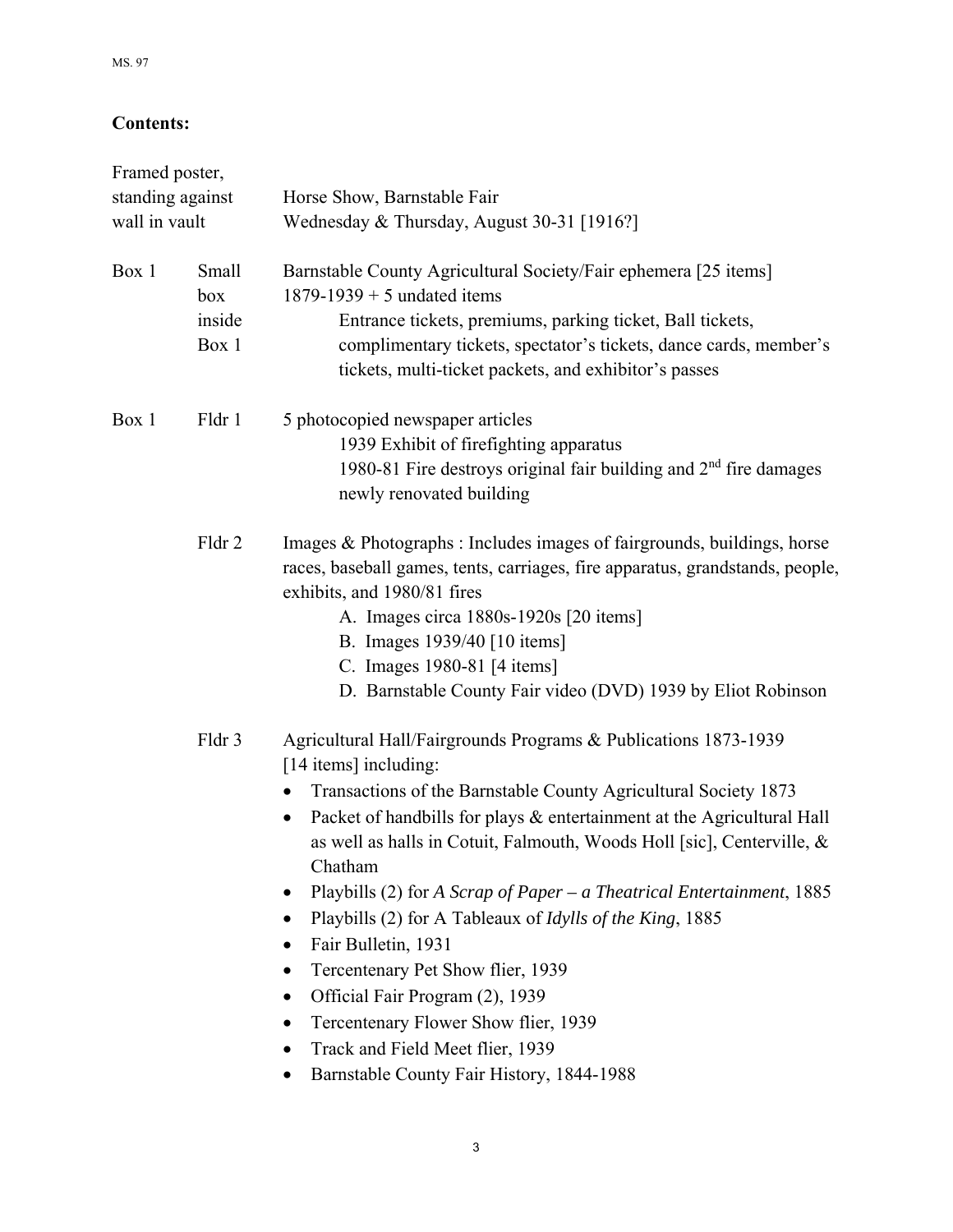| Box 1 | Fldr 4  | 3 letters from Benjamin Sears to Alfred Crocker, Jr. regarding committee<br>appointments, 1930-1932                                                                                                                                                                                                        |
|-------|---------|------------------------------------------------------------------------------------------------------------------------------------------------------------------------------------------------------------------------------------------------------------------------------------------------------------|
|       | Fldr 5  | Barnstable Tercentenary Committee stationary, 1639-1939 [5 items]<br>Unused Committee letterhead (1)<br>$\bullet$<br>Unused Committee postcard (1)<br>$\bullet$<br>Unused Committee envelopes (3)<br>٠                                                                                                     |
|       | Fldr 6  | Tercentenary Committee Publications [2 items]<br>Barnstable - A Little Guide to Some of Her Historic Scenes<br>Proceedings of the Tercentenary Anniversary of Barnstable,<br><b>Massachusetts</b>                                                                                                          |
|       | Fldr 7  | Coins and Ribbons [18 items]<br>1 Tercentenary commemorative coin [with accompanying article]<br>$\bullet$<br>1 round paper label<br>$\bullet$<br>16 award ribbons 1909-1939 for Barnstable Agricultural and County<br>$\bullet$<br>Fair events                                                            |
|       | Fldr 8  | Barnstable Fair paper advertising stick fan, 1909                                                                                                                                                                                                                                                          |
| Box 2 | 2 items | 1. Sterling silver serving spoon engraved with the words: Special Award<br>for Cranberries, Barnstable Agricultural Society, September 13, 1893.<br>2. Silver two-handled award cup engraved with the words: "Barnstable"<br>county Agricultural Society, First Prize Runabout Horse, Aug 30-31,<br>1916." |
| Box 3 |         | Maps, charts, blueprints, & a poster                                                                                                                                                                                                                                                                       |
|       | Item 1  | Tercentenary Map of Barnstable, Mass. 1639-1939                                                                                                                                                                                                                                                            |
|       | Item 2  | Grading Plan, Horse Show Ring, Barnstable Country Agricultural Fair,<br>Vaughan Bacon, Surveyor, November, 1915                                                                                                                                                                                            |
|       | Item 3  | Grounds of the Barnstable Agricultural Society, Surveyed by Dallas<br>Bacon, December, 1911                                                                                                                                                                                                                |